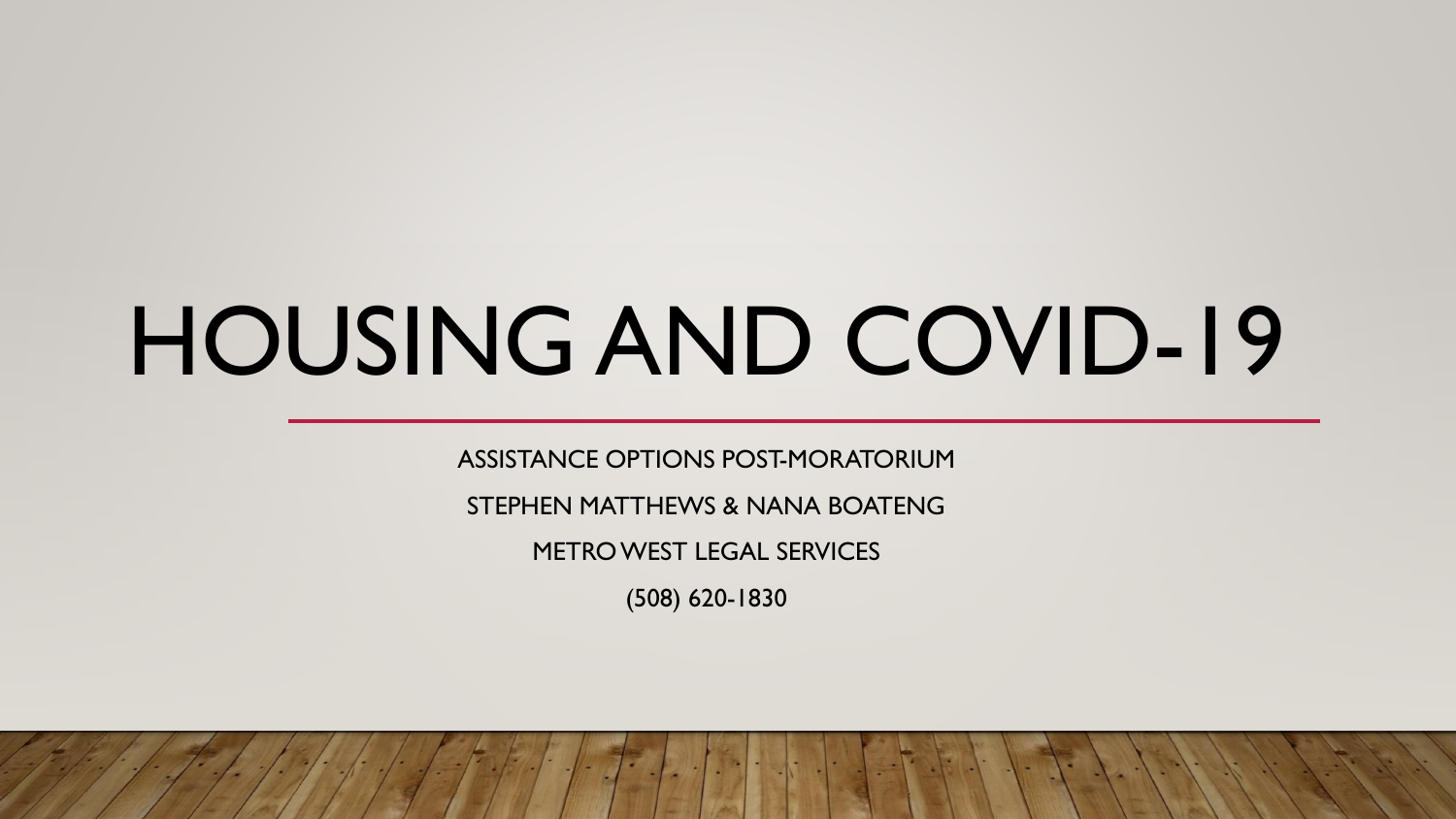### WHERE WE ARE RIGHT NOW



- The Massachusetts Eviction Moratorium expired October 17, 2020. A Federal Eviction Moratorium against eviction remains in effect through the end of June 2021*for some tenants at risk for eviction for non-payment.*
- Eviction cases that had been "paused" due to the Eviction Moratorium have now resumed.
- Paused cases had numbered approximately 11,000 across the Commonwealth.
- Courts are addressing the paused cases in chronological order.
- Most court hearings are being conducted by videoconference.
- New cases can soon be filed after the Landlord properly terminates a tenancy.
- Estimates range from 20,000 to 200,000 expected new cases.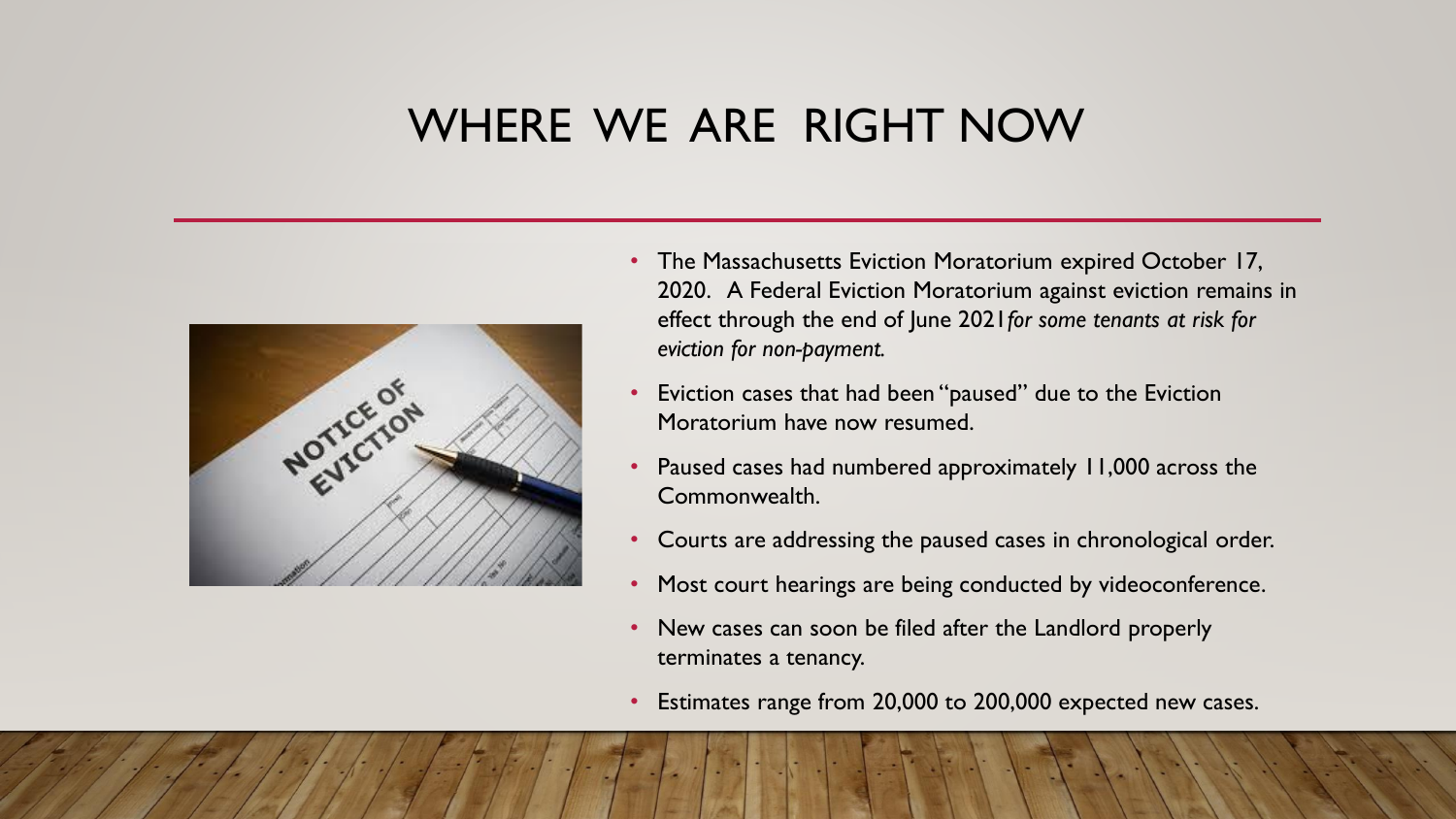### WHERE WE ARE RIGHT NOW (CONT.)



- The Federal Eviction Moratorium stems from an order by the Center for Disease Control (CDC). The CDC passed the order in efforts to temporarily halt residential evictions to prevent the further spread of Covid-19.
- In response to the end of the Commonwealth's Eviction Moratorium, Governor Baker has implemented an Eviction Diversion Initiative. (to be discussed below).
- The moratoriums both federal and state did not *waive a* tenant's rent obligation but prevent or delayed an eviction action for nonpayment of rent.
- Some large landlords have voluntarily agreed to delay evictions for failure to pay rent until 2021.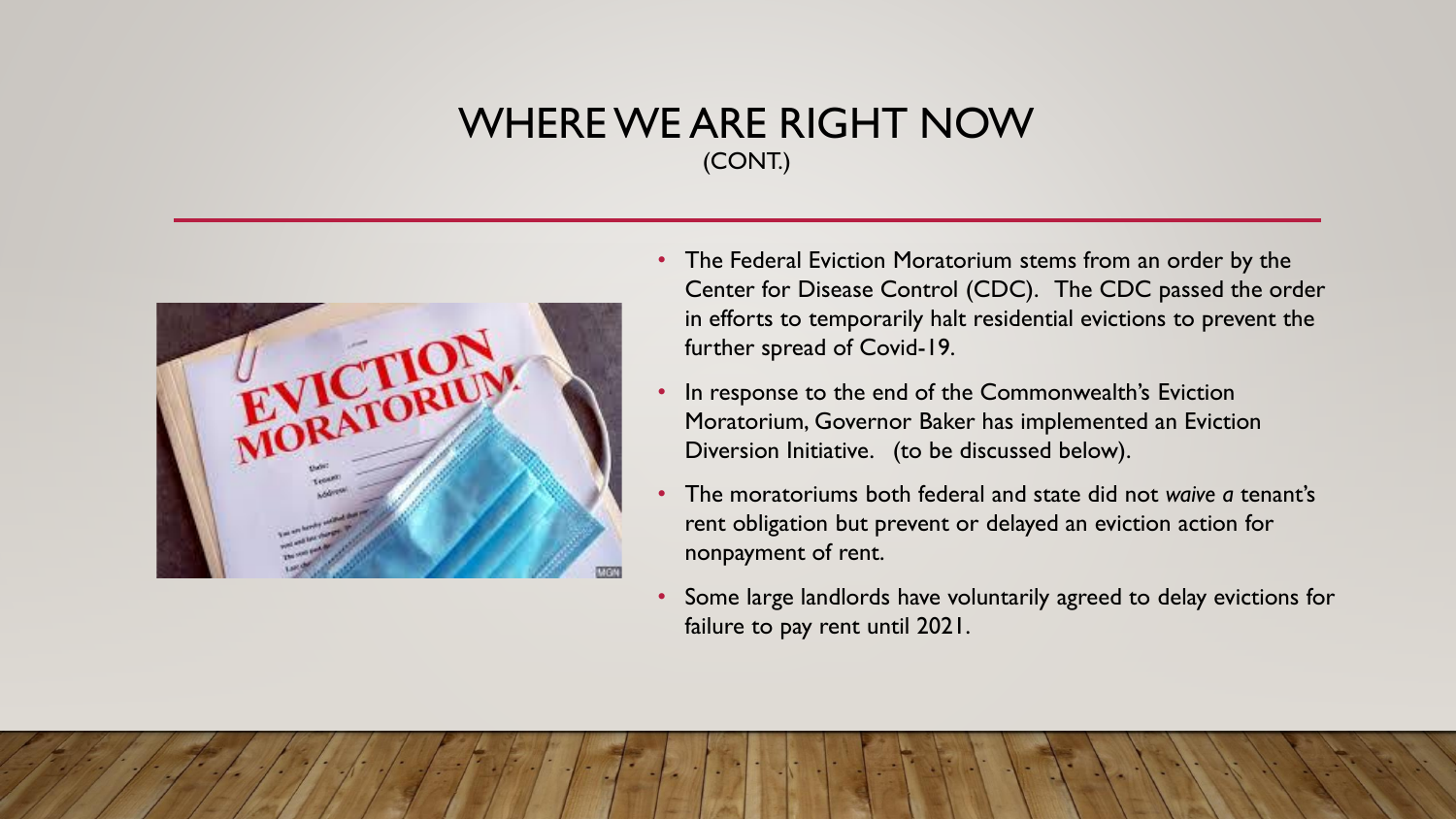### CDC EVICTION MORATORIUM



- The Federal CDC Eviction Moratorium is effective beginning September 4, 2020 through June 30, 2021.
- The CDC Eviction Moratorium protects residents who are facing eviction for *non-payment of rent* (a) if they fall under a financial cap, (b) attest to efforts to obtain government assistance for rent, and (c) assert that they are unable to pay rent or a full rent due to loss of income for rent.
- Eligible residents must sign a declaration form and provide a copy to landlord, owner of residential property, or whoever has the right to evict.
- Tenants are still responsible for rent and any fees, penalties or interest owed to the landlord.
- Court can accept eviction filings, process cases, and enter judgements, but won't issue order of execution.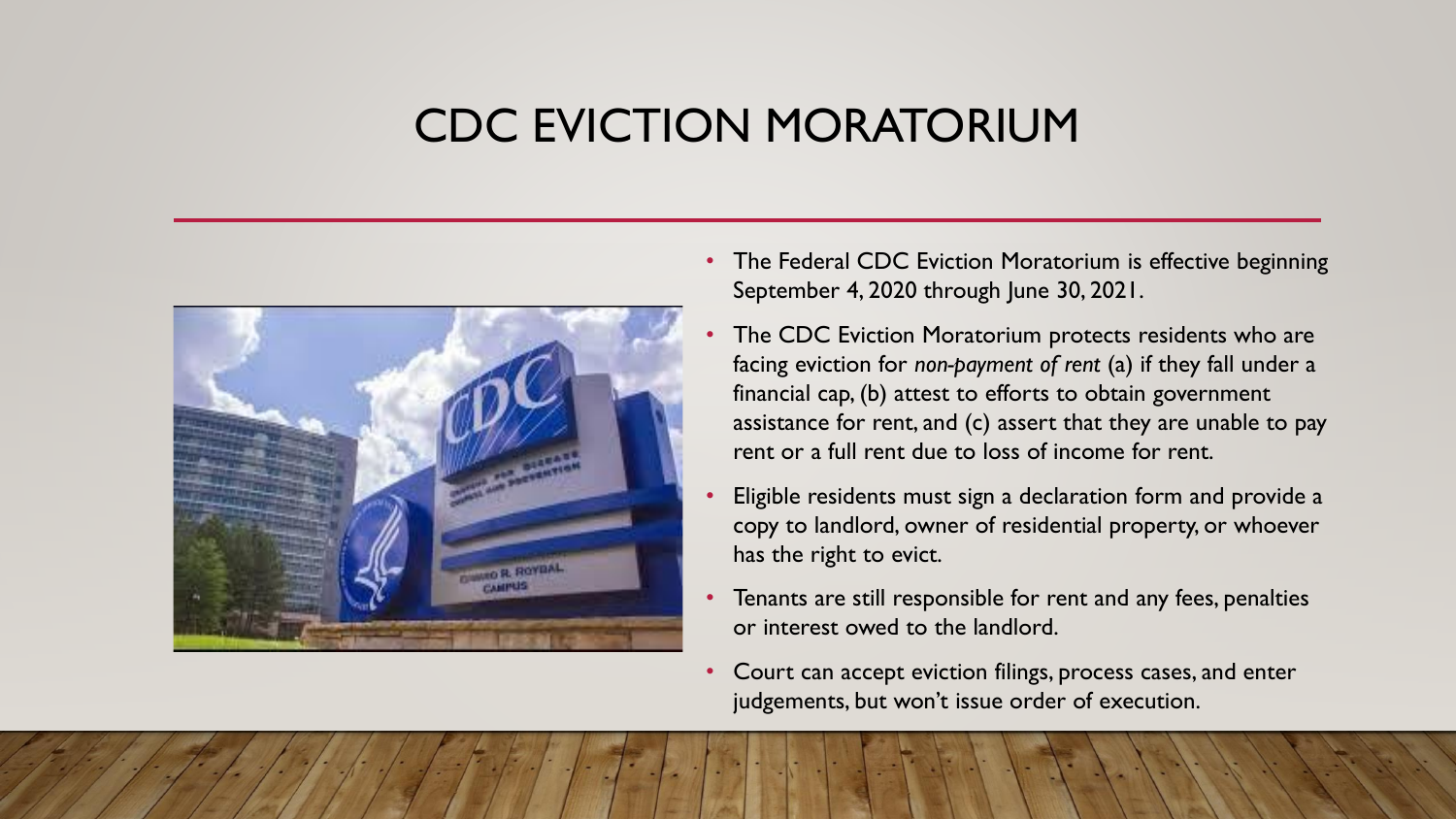Form Approved **OMB Control No. 0920-1303** Expiration Date: 12/31/2020

#### **IFORMI DECLARATION UNDER PENALTY OF PERJURY FOR** THE CENTERS FOR DISEASE CONTROL AND PREVENTION'S TEMPORARY HALT IN EVICTIONS TO PREVENT FURTHER SPREAD OF COVID-19

This declaration is for tenants, lessees, or residents of residential properties who are covered by the CDC's order temporarily halting residential evictions (not including foreclosures on home mortgages) to prevent the further spread of COVID-19. Under the CDC's order you must provide a copy of this declaration to your landlord, owner of the residential property where you live, or other person who has a right to have you evicted or removed from where you live. Each adult listed on the lease, rental agreement, or housing contract should complete this declaration. Unless the CDC order is extended, changed, or ended, the order prevents you from being evicted or removed from where you are living through December 31, 2020. You are still required to pay rent and follow all the other terms of your lease and rules of the place where you live. You may also still be evicted for reasons other than not paying rent or making a housing payment. This declaration is sworn testimony, meaning that you can be prosecuted, go to jail, or pay a fine if you lie, mislead, or omit important information.

I certify under penalty of perjury, pursuant to 28 U.S.C. § 1746, that the foregoing are true and correct:

- I have used best efforts to obtain all available government assistance for rent or housing;<sup>1</sup>
- I either expect to earn no more than \$99,000 in annual income for Calendar Year 2020 (or no more than \$198,000 if filing a joint tax return), was not required to report any income in 2019 to the U.S. Internal Revenue Service, or received an Economic Impact Payment (stimulus check) pursuant to Section 2201 of the CARES Act;
- I am unable to pay my full rent or make a full housing payment due to substantial loss of household income, loss of compensable hours of work or wages, lay-offs, or extraordinary<sup>2</sup> out-of-pocket medical expenses;
- I am using best efforts to make timely partial payments that are as close to the full payment as the individual's circumstances may permit, taking into account other nondiscretionary expenses;

<sup>1</sup> "Available government assistance" means any governmental rental or housing payment benefits available to the individual or any household member.

Form Approved **OMB Control No. 0920-1303** Expiration Date: 12/31/2020

- If evicted I would likely become homeless, need to move into a homeless shelter, or need to move into a new residence shared by other people who live in close quarters because I have no other available housing options.<sup>3</sup>
- I understand that I must still pay rent or make a housing payment, and comply with other obligations that I may have under my tenancy, lease agreement, or similar contract. I further understand that fees, penalties, or interest for not paying rent or making a housing payment on time as required by my tenancy, lease agreement, or similar contract may still be charged or collected.
- I further understand that at the end of this temporary halt on evictions on December 31, 2020, my housing provider may require payment in full for all payments not made prior to and during the temporary halt and failure to pay may make me subject to eviction pursuant to state and local laws.

I understand that any false or misleading statements or omissions may result in criminal and civil actions for fines, penalties, damages, or imprisonment.

**Signature of Declarant** 

Date

<sup>&</sup>lt;sup>2</sup> An "extraordinary" medical expense is any unreimbursed medical expense likely to exceed 7.5% of one's adjusted gross income for the year.

Public reporting burden of this collection of information is estimated to average 5 minutes per response, including the time for reviewing instructions, searching existing data sources, gathering and maintaining the data needed, and completing and reviewing the collection of information. An agency may not conduct or sponsor, and a person is not required to respond to a collection of information unless it displays a currently valid OMB control number. Send comments regarding this burden estimate or any other aspect of this collection of information, including suggestions for reducing this burden to CDC/ATSDR Reports Clearance Officer; 1600 Clifton Road NE, MS D-74, Atlanta, Georgia 30333; Attn: OMB-PRA (0920-1303)

<sup>&</sup>lt;sup>3</sup> "Available housing" means any available, unoccupied residential property, or other space for occupancy in any seasonal or temporary housing, that would not violate federal, state, or local occupancy standards and that would not result in an overall increase of housing cost to you.

Public reporting burden of this collection of information is estimated to average 5 minutes per response, including the time for reviewing instructions, searching existing data sources, gathering and maintaining the data needed, and completing and reviewing the collection of information. An agency may not conduct or sponsor, and a person is not required to respond to a collection of information unless it displays a currently valid OMB control number. Send comments regarding this burden estimate or any other aspect of this collection of information, including suggestions for reducing this burden to CDC/ATSDR Reports Clearance Officer; 1600 Clifton Road NE, MS D-74, Atlanta, Georgia 30333; Attn: OMB-PRA (0920-1303)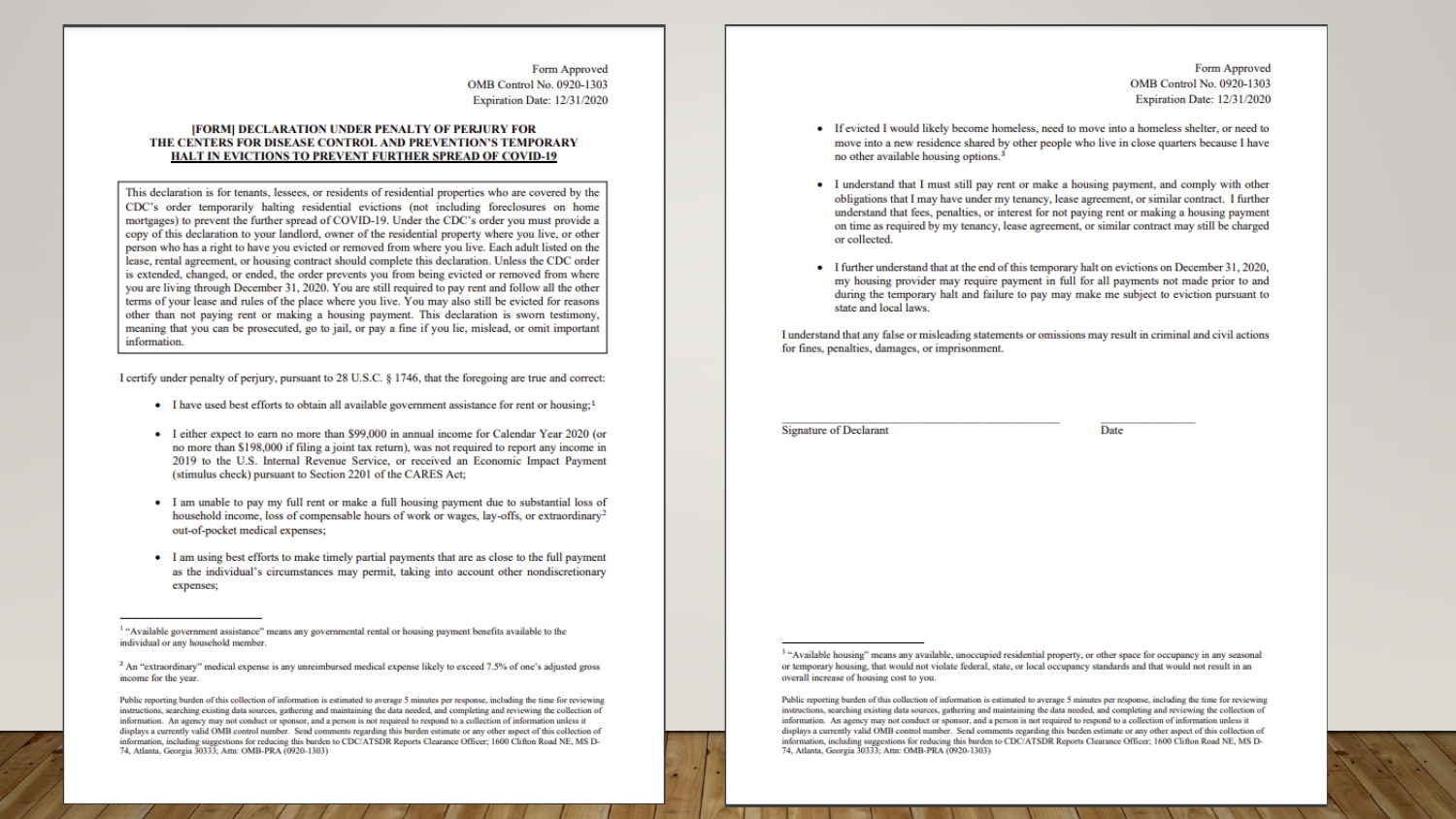### GOVERNOR BAKER'S EVICTION DIVERSION INITIATIVE



**Baker-Polito Administration Announces Comprehensive Eviction Diversion Initiative To Keep People Safely Housed During Pandemic** 

- The cost of the Eviction Diversion Initiative exceeds 170 million dollars.
- The EDI infused another \$70 million in emergency rental assistance to the RAFT Program (Rental Assistance for Families in Transition) for a total allocation of \$100 million for RAFT.
- The EDI allocated \$12.3 million to provide tenants and landlords with access to legal representation and related services prior to and during the eviction process, as well as community mediation to bring tenants and landlords together to find a resolution.
- The EDI provides nearly \$50 million for post-eviction rapid rehousing.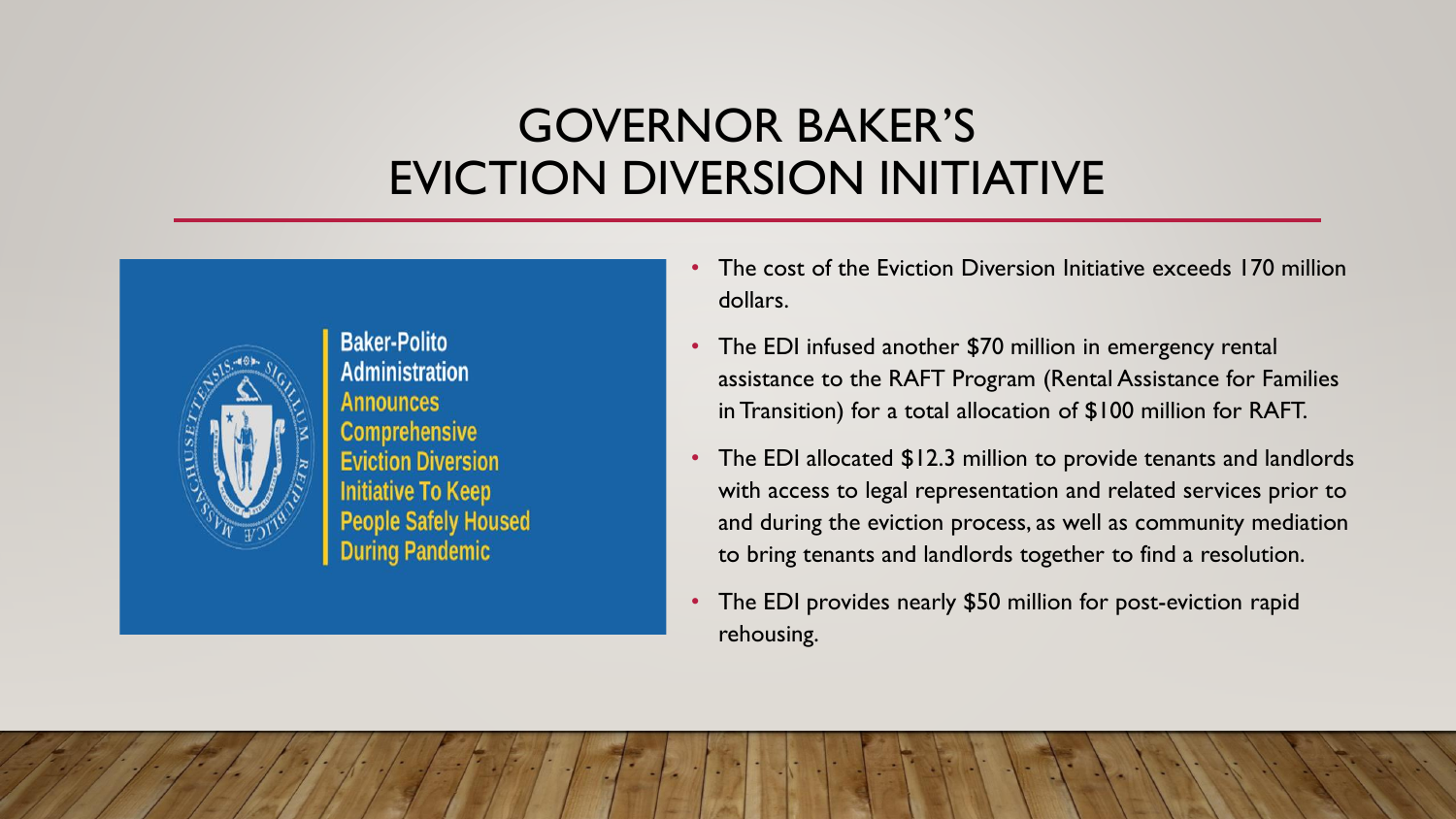# RAFT/ERMA



- The RAFT program helps keep households in stable housing situations when facing eviction, foreclosure, loss of utilities, and other housing emergencies caused by loss of income, increase in expenses, or both.
- Applicants affected by the COVID-19 crisis are eligible for up to \$10,000 in assistance, up from \$4,000 pre-COVID.
- Households with incomes up to 50% of Area Median Income (AMI), or 60% of AMI for people who are at risk of homelessness because of domestic violence, are eligible for assistance.
- ERMA (Emergency Rental and Mortgage Assistance) can provide rental and mortgage assistance to low-income households who have been impacted by the crisis and may not be eligible for RAFT.
- This program is available for households within the 50-80% range of Area Median Income (AMI). Like RAFT, ERMA may provide up to \$4,000 for eligible households to assist with rent or mortgage arrears accrued after April 1, 2020 and/or with upcoming rent or mortgage payments.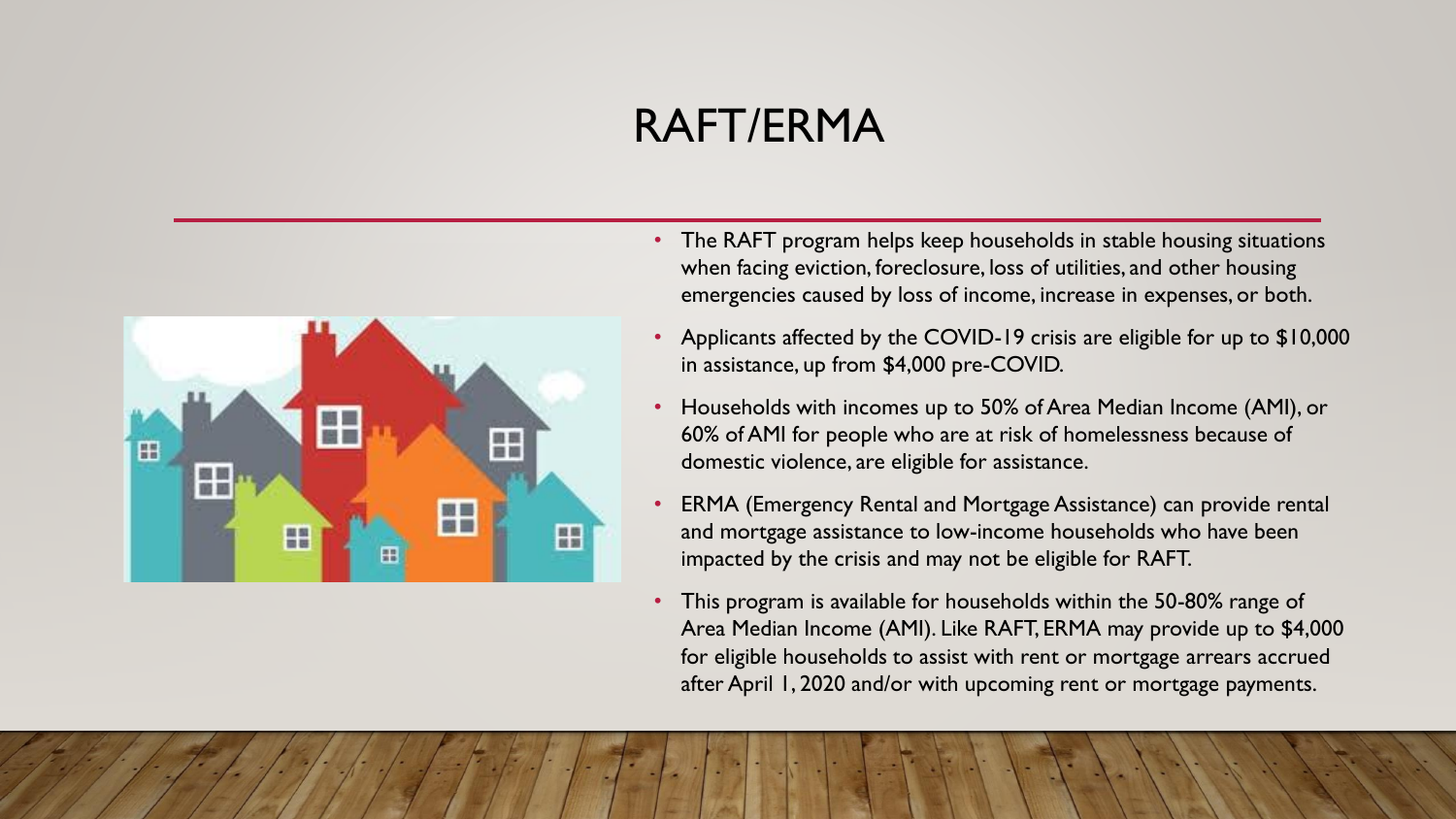### RAFT REQUIRES ONE OF FIVE "HOUSING CRISES" FOR ELIGIBILITY

• Upstream Rent Arrears: There is no current court action, applicant has received notice of rent arrears issued by landlord.

(1) Market Housing / (2) Subsidized Housing

• Court Eviction: Court action has been filed or already gone to judgement.

(3) Market Housing / (4) Subsidized Housing

- (5) Inability to pay future market rent.
- RAFT can provide for stipend payments up to a total cap of \$10,000 to assist tenants pay arrears and/or future rent. Landlord must commit to sustain tenancy for 6 months from first RAFT payment or until June 2021 if school aged children in household, whichever date is later.
- Forward rent payment and/or payment plan for arrearage can be negotiated by SMOC (which requires a tenant pay at least 30% of income towards rent) or by a court or community mediator.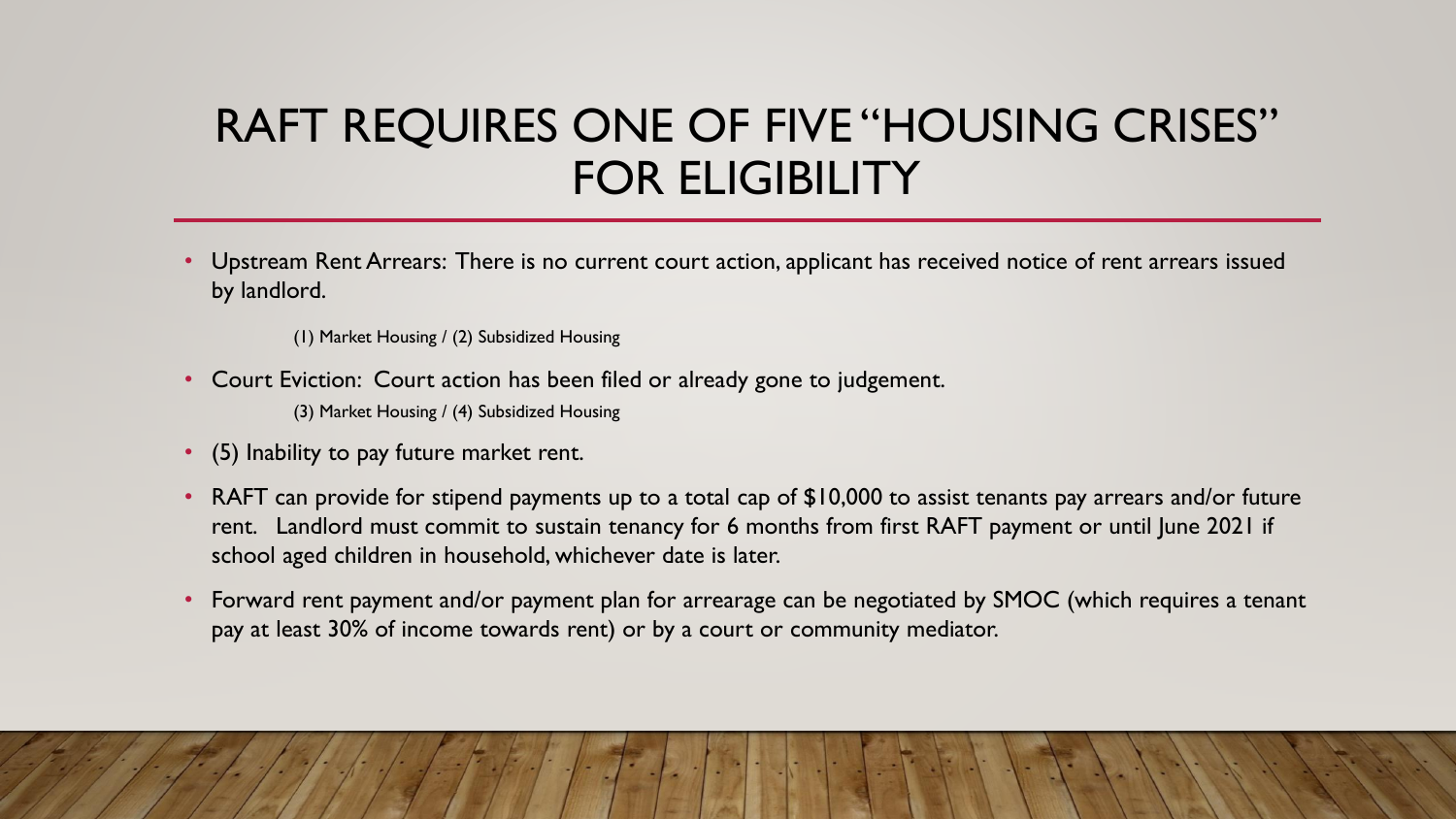# HOUSING CONSUMER EDUCATION CENTERS (HCEC)

- Can also be referred to as a Regional Administering Agency (RAA)
- Administer both RAFT and ERMA applications, which can be applied for at the same time
- Offer wide range of services to tenants, landlords, prospective buyers, and homeowners
- HCEC for Framingham is South Middlesex Opportunity Council (SMOC) can be reached through phone at  $(508)$  872-0765 and email at  $HCEC@smoc.org$ .
- [Best way to apply for RAFT and ERMA is through their web portal at](https://www.waitlistcheck.com/MA2977-1916) https://www.waitlistcheck.com/MA2977-1916



#### EVERYBODY MATTERS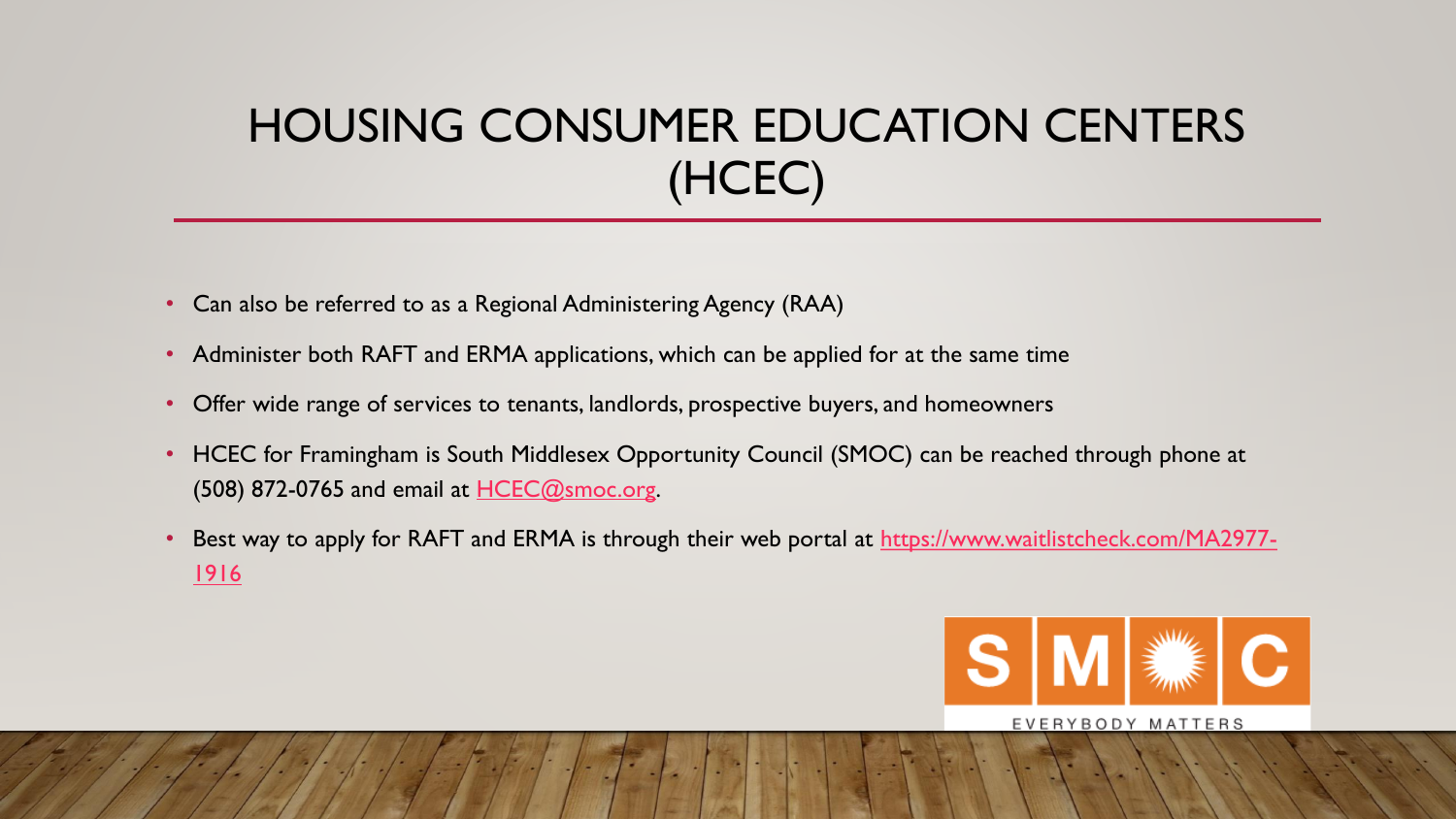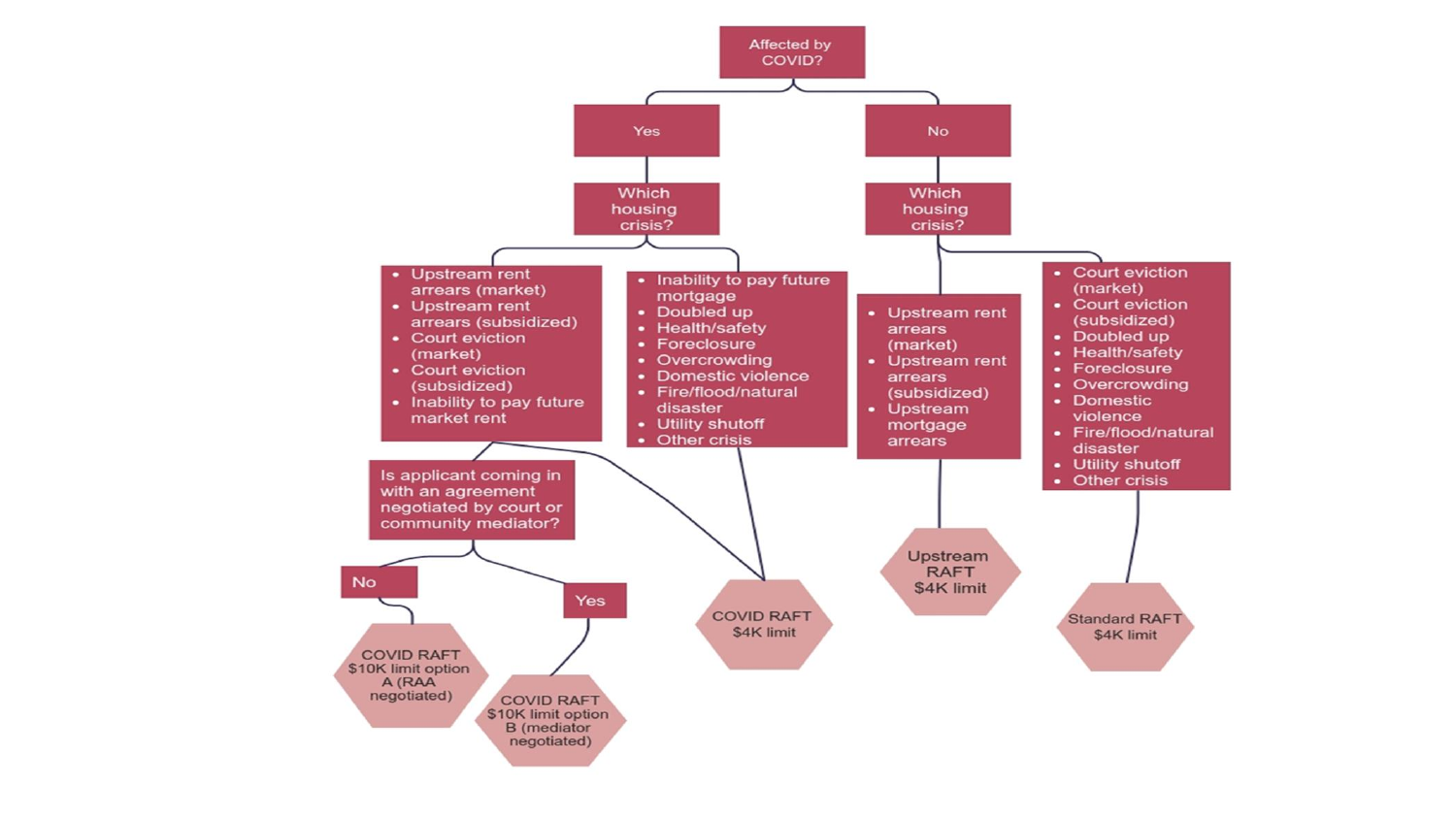# FEDERAL EMERGENCY RENTAL ASSISTANCE PROGRAM (ERAP)

- The Federal Program offers higher benefits by providing duration of assistance (12) months) regardless of local rents. Only for renters.
- DHCD will implement starting on March 22, 2021.
- It does not replace RAFT/ERMA but supplements existing programs.
- Renters directly or indirectly impacted by COVID with rental arrears after 3/13/2020.
- DHDC will continue to use the existing RAFT COVID criteria for eligibility.
- Federal dollars can be used for rental arrears, rental utilities and rental stipends in 3 months increments.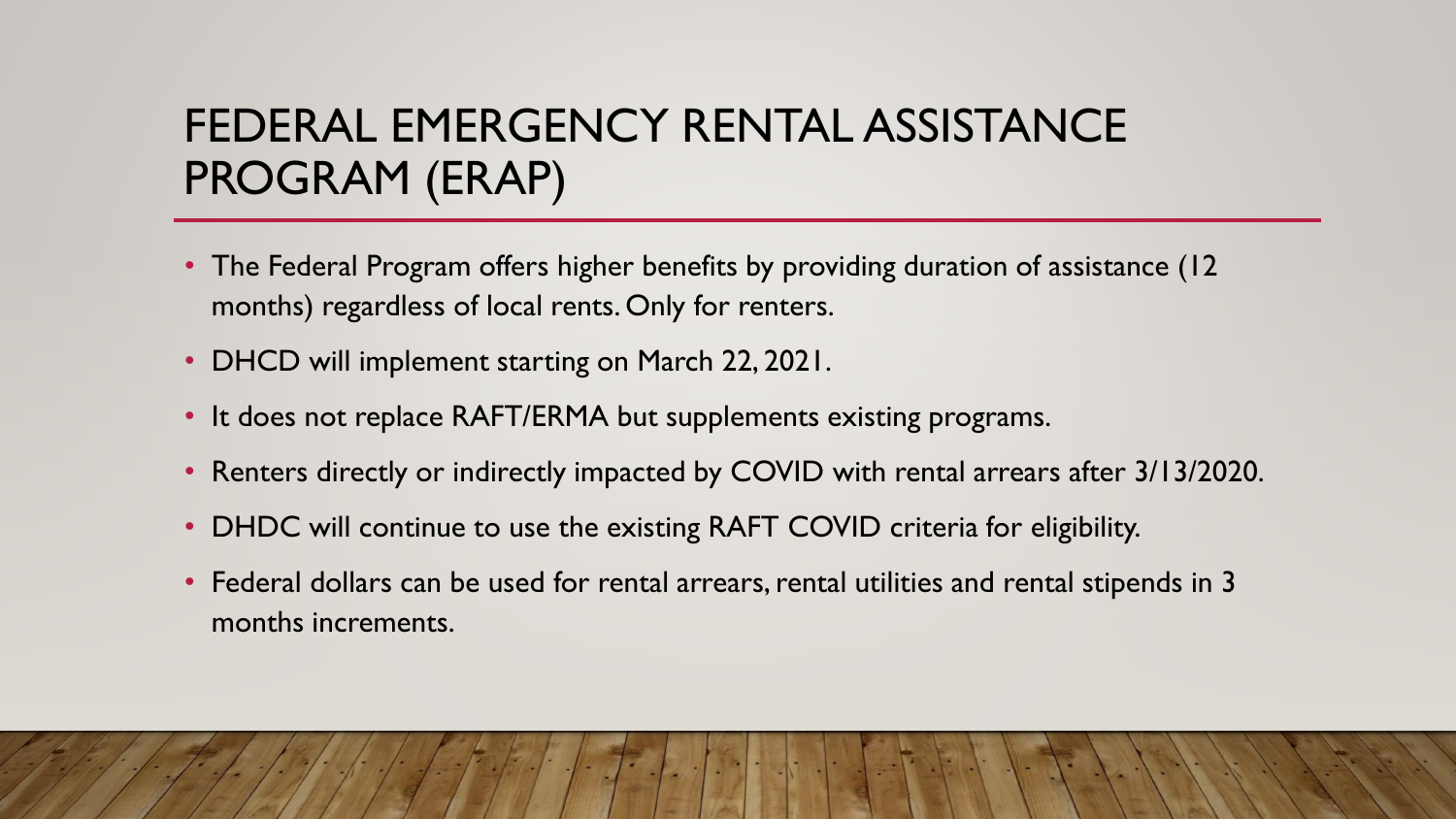# FEDERAL EMERGENCY RENTAL ASSISTANCE PROGRAM (ERAP)

- Up to 12 months' worth of assistance rather than a fixed monthly amount of dollars.
- If necessary for housing stability and additional 3 months may be provided.
- Household with income-based rental subsidies cannot receive more than their portion of the rent and cannot receive stipends.
- Renters should apply by using existing or new application at RAA for geographic region.
- Any pending or unapproved RAFT/ERMA applicants upon date of implementation will immediately be considered for ERAP.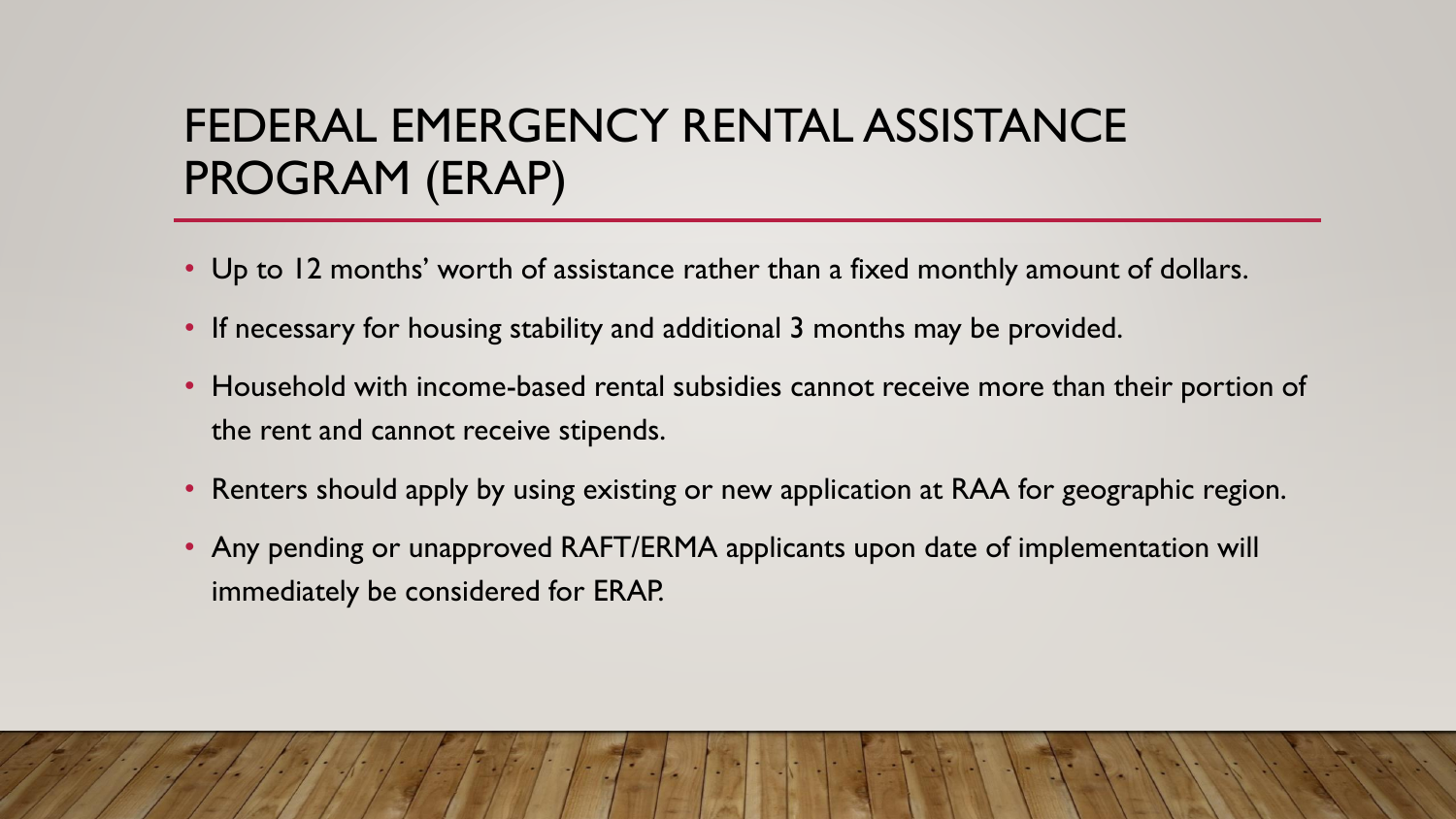### EVICTION MYTHS



- A judge cannot evict a family with children
- Evictions cannot happen during winter or during the holidays
- It takes a long time to evict someone
- If the tenant owes rent, the landlord must take a repayment plan if the tenant offers one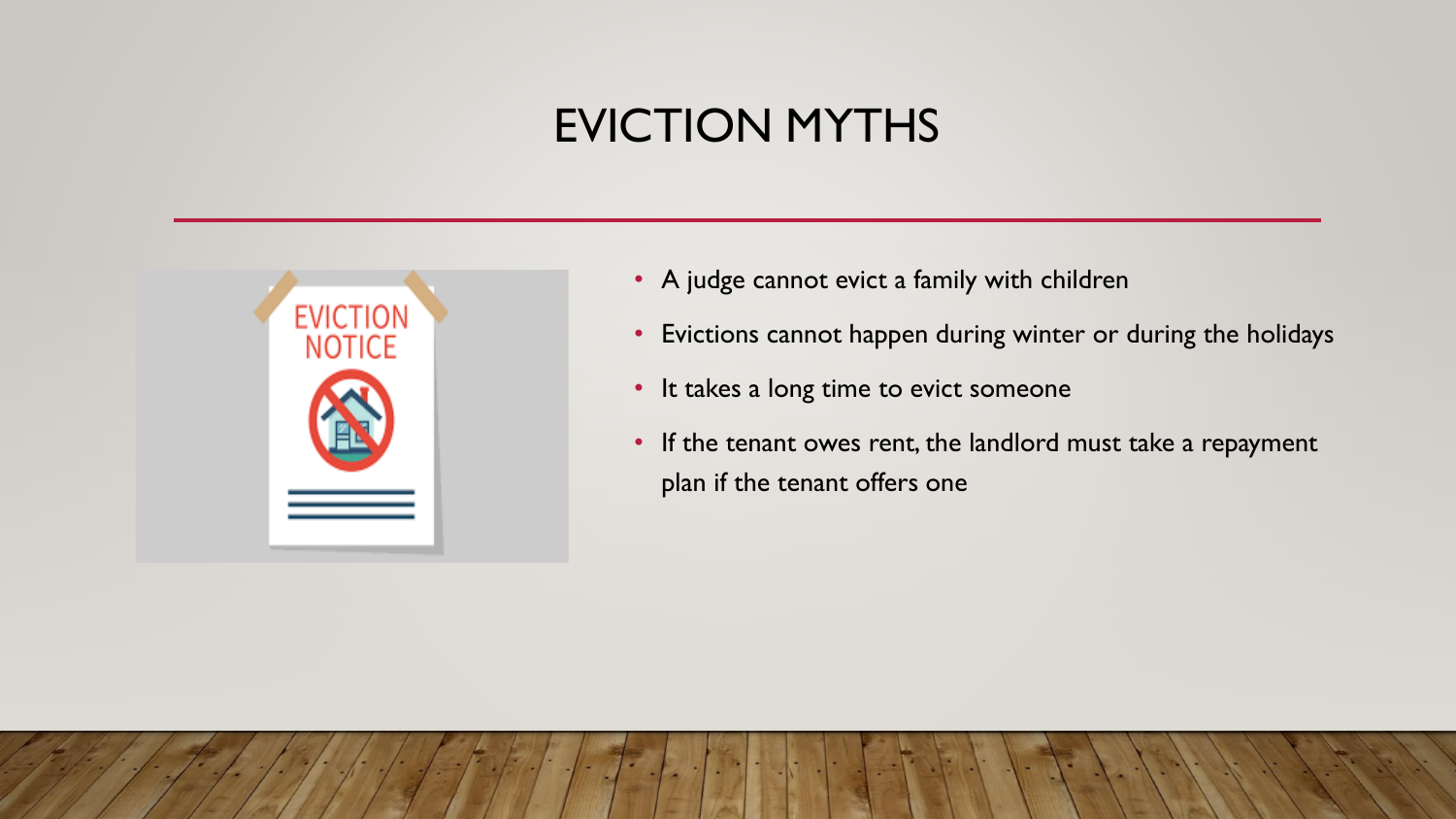# EVICTION TIMELINE

### • **Notice to quit**

- 14-day notice for nonpayment
- One month ahead of time for a tenancy-at-will
- Right to cure (in a non-payment case)

### • **Summons and Complaint**

- Can only be commenced **after** NTQ has expired
- Tenant served with a copy of summons and complaint first, then (entered) filed at the courthouse. Known as the Entry Date.

### • **Tenant's Response**

- Answer (i.e. defenses and counterclaims)
- Discovery ( interrogatories and document requests)
- Due the first Monday after the Entry Date (7 days)
- Filing an answer and discovery will reschedule Trial Date 2 weeks in the future

### • **Entry of Judgement**

- Judge's written decision
- Usually entered the day after the Trial Date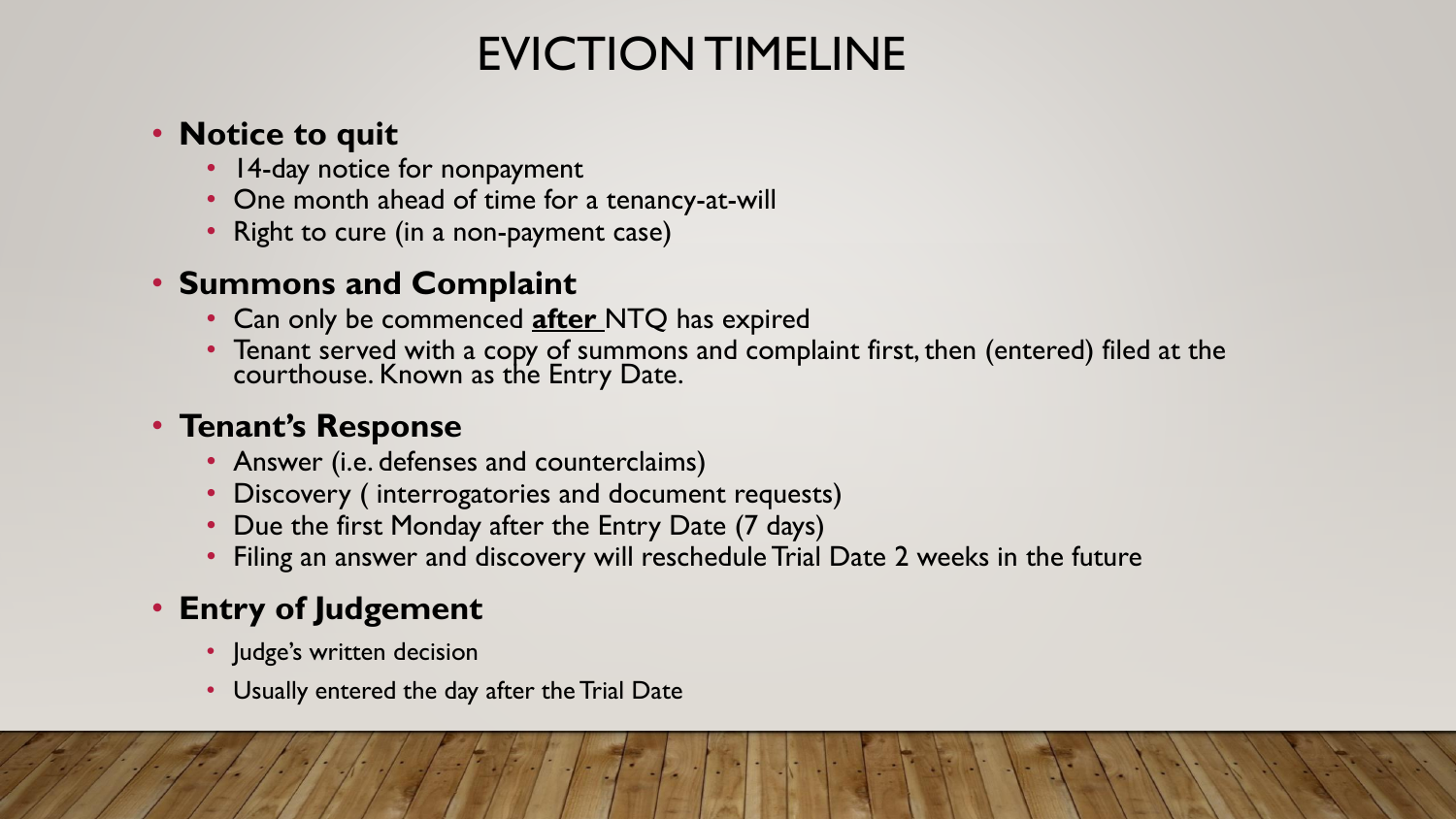

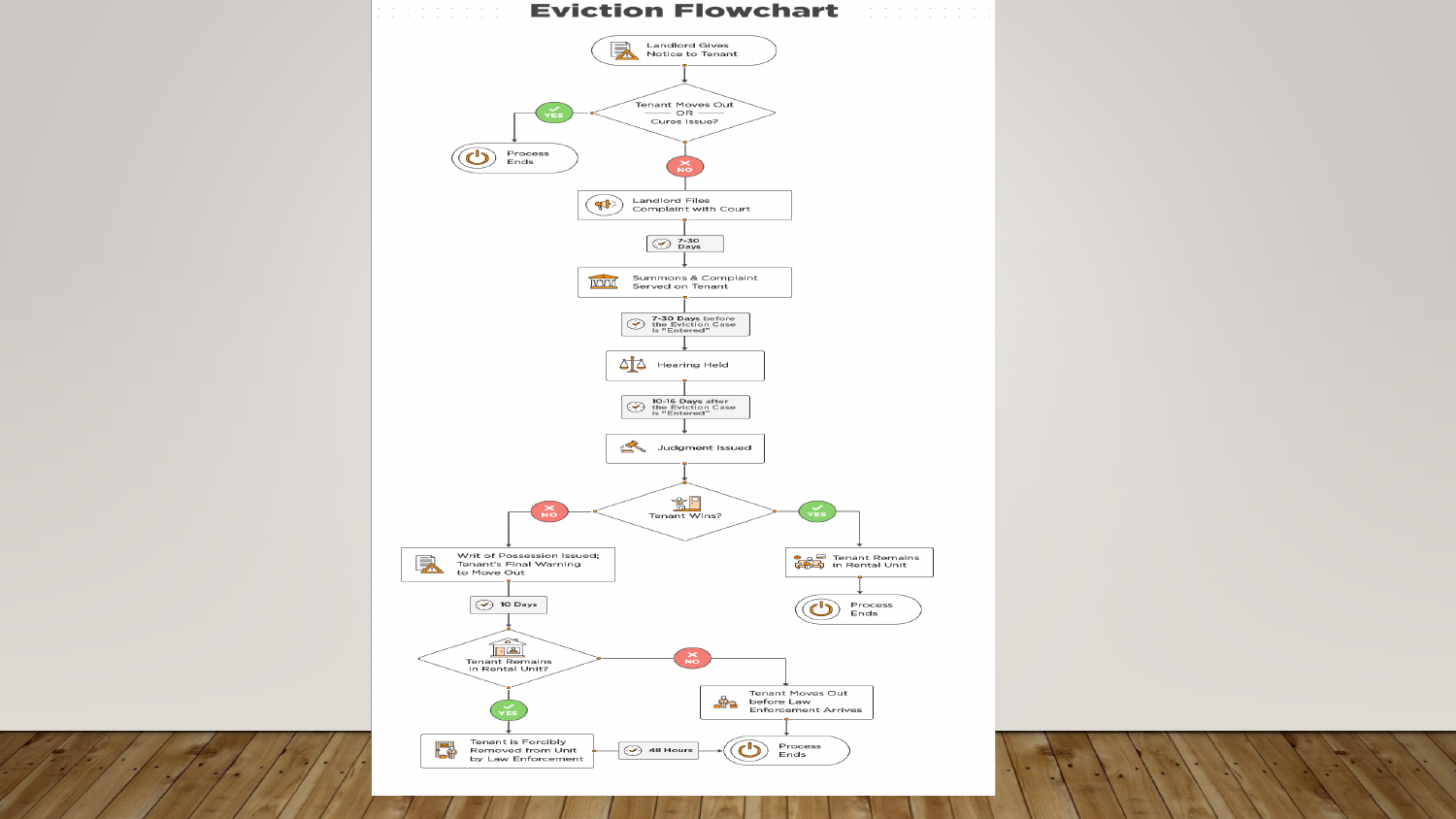### EVICTION CASES – HOUSING COURT



- Housing Court has established a two-tier process. The first tier focuses on mediation. The Tenant and Landlord meet with a housing specialist (a trained employee of the Housing Court) in efforts to try to reach an Agreement in the eviction case.
- If no Agreement is reached, the case will be assigned for a second court event and scheduled for a possible hearing before a Judge or a second effort at mediation.
- Litigants are expected to receive a listing of Housing Resources from the Housing Court when informed of their first-tier court event.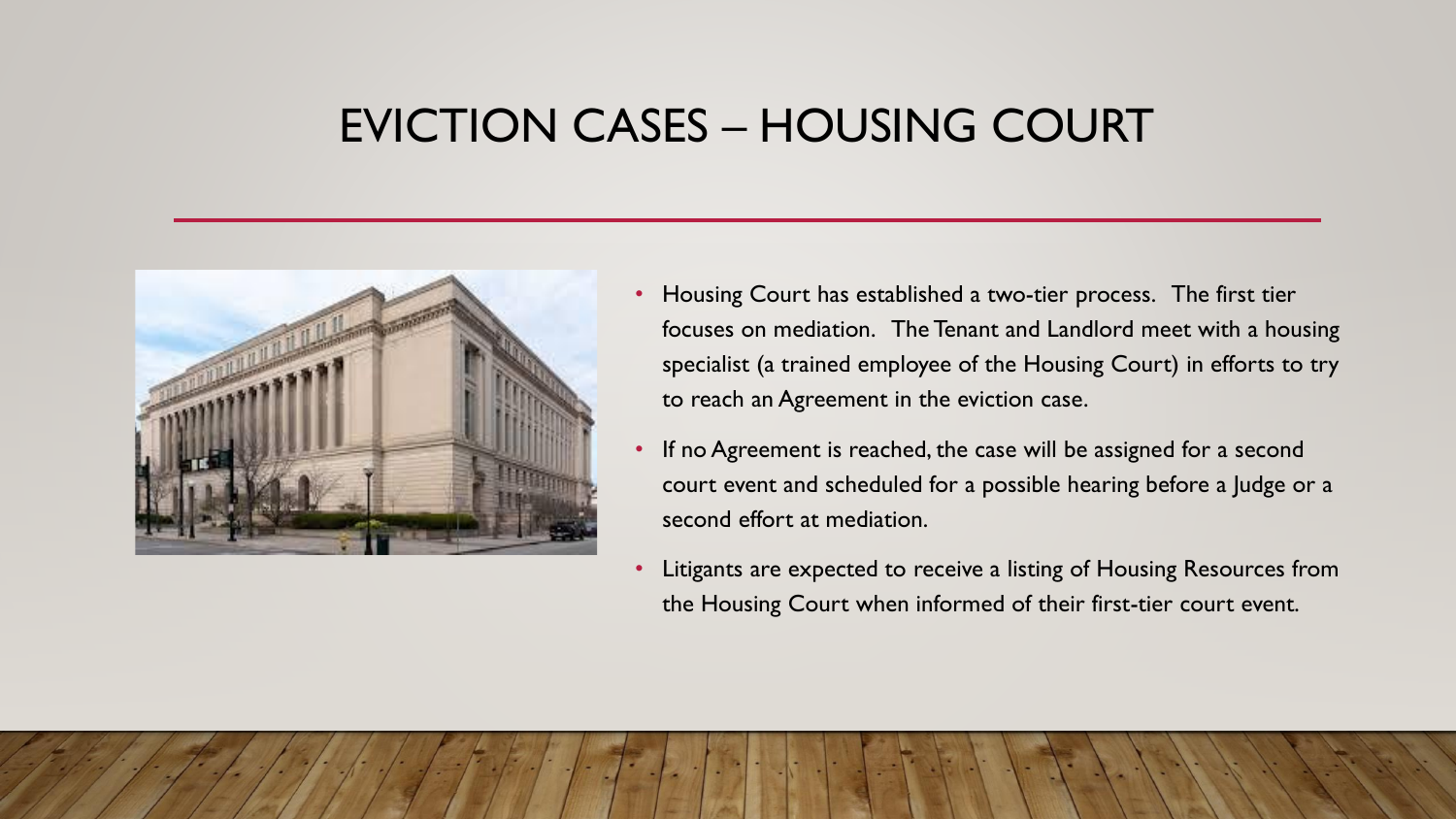

#### The Commonwealth of Massachusetts The Housing Court Department

#### IMPORTANT

Your hearing may be done virtually by Zoom. You MUST attend your court hearing by following the instructions provided in your court natice. Please see section on how to use Zoom on the back side of this page. If you do not attend, the Court may rule for the other side.



#### Lawyer for the Day Program

A Lawyer for a Day Program ("LDP") is a program in which volunteer attorneys are available to provide free legal advice and assist unrepresented Landlords, and Tenants.

For more information, prior to your court hearing Please Contact:

Community Legal Aid: 508-752-3718 www.communitylegel.org

Metro West Legal Services: 508-620-1830, www.mwlegal.org

Lawyers Referral Service: 508-752-1311 www.worcestercountybar.org

#### **Limited Assistance Representation**

Some courts allow people to have a lawyer to help with a part or portion of your case, rather than the whole case. This is called limited assistance representation (LAR). LAR attorneys can draft documents or represent you in court at one or more hearings.

Information about LAR: https://www.mass.gov/infodetails/limited-assistancerepresentation-information-forthe-public

You can find an electronic version of this form at: https://www.mass.gov/guides/housing-court-resources

**All of the Second Construction of the Construction** 

#### **Your Court Case**

If you filed the case you are the Plaintiff. If the case was filed against you, you are the Defendant and you can file an answer.

Whether you are the Plaintiff or the Defendant, every time you file a document with the Court you must make sure the other side gets a copy.

To look up your case file online, please visit : https://Masscourts.org

#### E-Filing your documents with the Court

Online Court Forms can be downloaded from: https://www.mass.gov/lists/housing-court-forms

To file any forms, documents, or evidence, you can mail it to the court or file it electronically through the courts e-filing website: http://www.efilema.com/

Please see Housing Court E-filing Guide: https://www.mass.gov/guides/efiling-in-the-housing-court

If you need assistance in drafting and filing court forms, please see the Court Service Center section on the back side of this page.

At all stages of the cases both parties must follow all court rules. To look up court rules go to: https://www.mass.gov/trial-court-rules/trial-court-rule-i-uniformsummary-process-rules

#### **Emergency Rental & Mortgage Assistance**

Renters and Homeowners who are struggling to make housing payments are encouraged to apply for emergency assistance. You may be eligible for assistance to pay overdue or upcoming rent, mortgage payments, or moving costs (First, Last, Security Deposit).

Any income-eligible individuals and families affected by COVID-19 or who are struggling to make housing payments, may apply.

You can apply for the Residential Assistance for Families in Transition (RAFT) and/or the Emergency Rental and Mortgage Assistance (ERMA) program by applying at any one of the 11 regional housing agencies.

APPLY IMMEDIATELY. Oue to unprecedented need during COVID-19, application processing can take several weeks and funds are not guaranteed.

Attention Renters, Homeowners, and Landlords: To find information about available financial assistance or to find the regional administering agency for your city or town go to: https://www.mass.gov/CovidHousingHelp or call 211 for assistance.

AC ENTRE 1974 TO

If you have trouble participating in a virtual conference or need a free Interpreter or Reasonable Accommodations, as soon as you receive this notice please call (508)-831-2050.

#### **Connecting to Zoom**

You can connect to your **Hearing** through the Zoom app. Zoom is available both by computer and by phone. for more information, please see: https://www.mass.gov/info-details/

remotevirtual-court-services **Smartphone:** 1.Go to your app store

2.Look for "Zoom Cloud Meetings" 3. Click Download 4.Create an account **S.Click Join Meeting** 6.Enter Meeting ID 7.Enter Passcode



1.Go to https//:zoom.us 2.Click Join Meeting 3.Enter Meeting ID 4.Enter Passcode



1. Contact the Court and notify court staff that you do not have access to zoom. The court will you provide with information and a phone number to call.

2. If the Court notice provides a phone number for your hearing, call the number and enter the Meeting ID and Password provided.

Tips on using Zoom Make sure you test your online connection and video/audio on the zoom app before your hearing date.

#### **Housing Specialist Department**

Housing specialists (HSD) are employees of the court who serve as mediators for

cases that are filed in the housing court. They provide information about Massachusetts housing laws to the public and assist parties to reach a settlement. The housing specialists can provide information and referrals to resources that are available in your local community. Contact the HSD at (508)-831-2050.

#### **Virtual Counters**

You are able to contact the court virtually using the Zoom application. The courthouse has a virtual counter where you can connect with the court personnel to get information about your case.

Available Monday-Friday 1:00 PM - 4:15 PM

| Location                              | Meeting ID   | Password |
|---------------------------------------|--------------|----------|
| <b>HSD Virtual Counter</b>            | 160-875-3379 | 150290   |
| <b>Clerk's Office Virtual Counter</b> | 161-670-2984 |          |

You can also access the virtual counters by telephone by calling (646)828-7666 and entering the above Meeting ID and password.

#### **Court Service Center**

Court Service Centers (CSC) help people navigate the court system. Centers are available to all court users without lawyers, and there are no income or immigration status requirements. All of the services in the Court Service Centers are free. You can join the Court Service Center Videoconference Meeting:

- · Via videoconference: https://www.zoomgov.com/y1615261140
- · Via phone call: (646) 828-7666 (Enter Meeting ID 1615261140)

This link is available from 9:00 a.m. to 12:00 p.m. from Monday through Friday. After 12:00 p.m., CSC team members return calls, assist court users via appointment, and respond to emergency referrals made by court departments.

#### **Tenancy Preservation Program**

The Tenancy Preservation Program (TPP) is a program that works with tenants, including families with children, facing eviction as a result of behavior related to a disability. TPP functions as a neutral party and works with the property owner and tenant to determine whether the disability can be reasonably accommodated, and the tenancy preserved. To contact the TPP, please call: (508)-438-5656.

#### Other Agencies/Programs:

Central Massachusetts Housing Alliance: 6 Institute Rd, Warcester, MA 01609 (508)-752-5519, www.cmhaonline.org

South Middlesex Opportunity Council: 7 Bishop St. Framingham, MA 01702 (508)-872-4853, www.smoc.org

WCAC: (508)-754-1176, info@incac.net

RCAP solutions: 191 May St., Worcester, MA 01602 (800)-488-1969, www.rcapsolutions.org

Montachusetts Opportunity Council: 601 River St, Fitchburg, MA 01420 (978)-345-7040, www.mocinc.org

for other agencies in your area, go to : https://hedfuel.asurewebsites.net







≡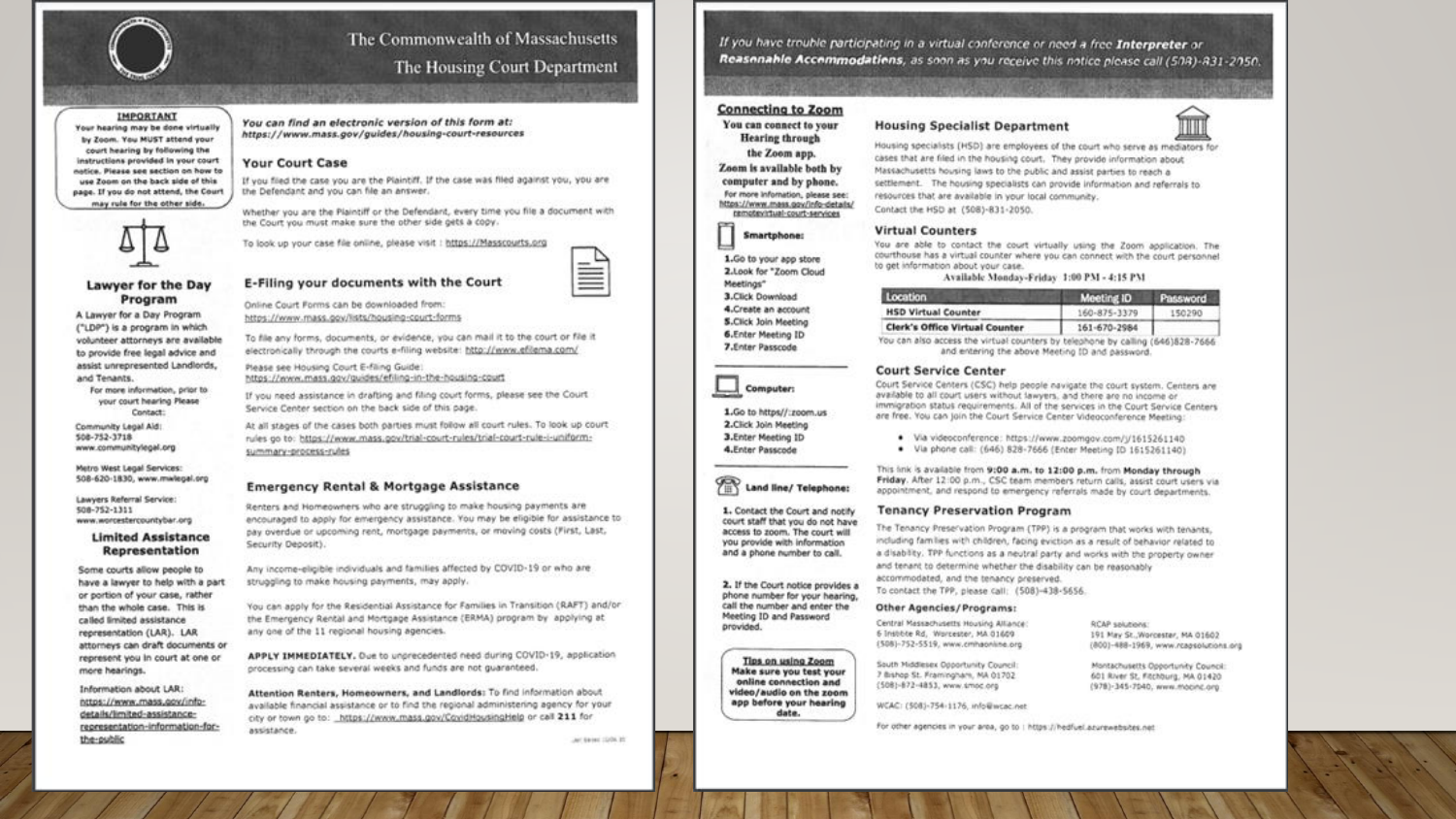### ADVICE TO TENANTS AND FAMILIES



- Attend all court events!!!!! More than 25% of Tenants fail to show for court hearings. Default judgments and bad outcomes happen when tenants fail to show.
- File an Answer (the tenant's written response to the eviction complaint) and ask for Discovery (written request that the Landlord answer questions and provide documents).
- If the case was filed in a District Court, transfer the case to Housing Court. Housing Courts have more resources available to tenants and more experience with housing issues.
- Seek legal assistance by contacting our office or by seeking help from a Lawyer for the Day program.
- Seek grant assistance (RAFT/ERMA/Municipality Grants) as early as possible and preferably before a court action is even filed.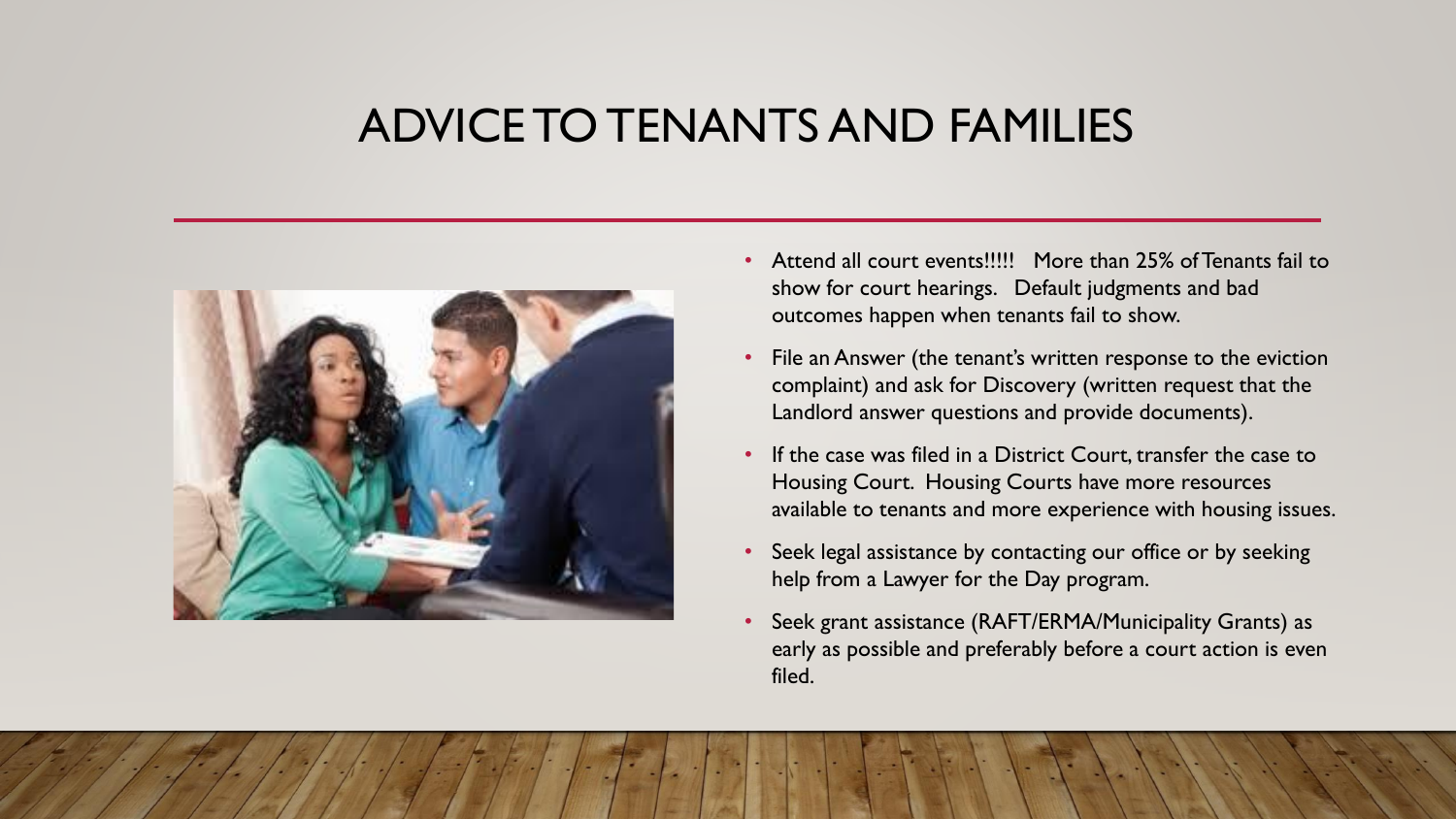### MASSACHUSETTS DEFENSE FOR EVICTION (MADE)



- Greater Boston Legal Services has created a free self-guided interview for tenants facing eviction.
- The program allows a tenant and/or their lawyer/helper to electronically complete answer and discovery forms which are crucial to tenants' defenses.
- The program and an accompanying training can be accessed through the GBLS web portal at <https://gbls.org/MADE>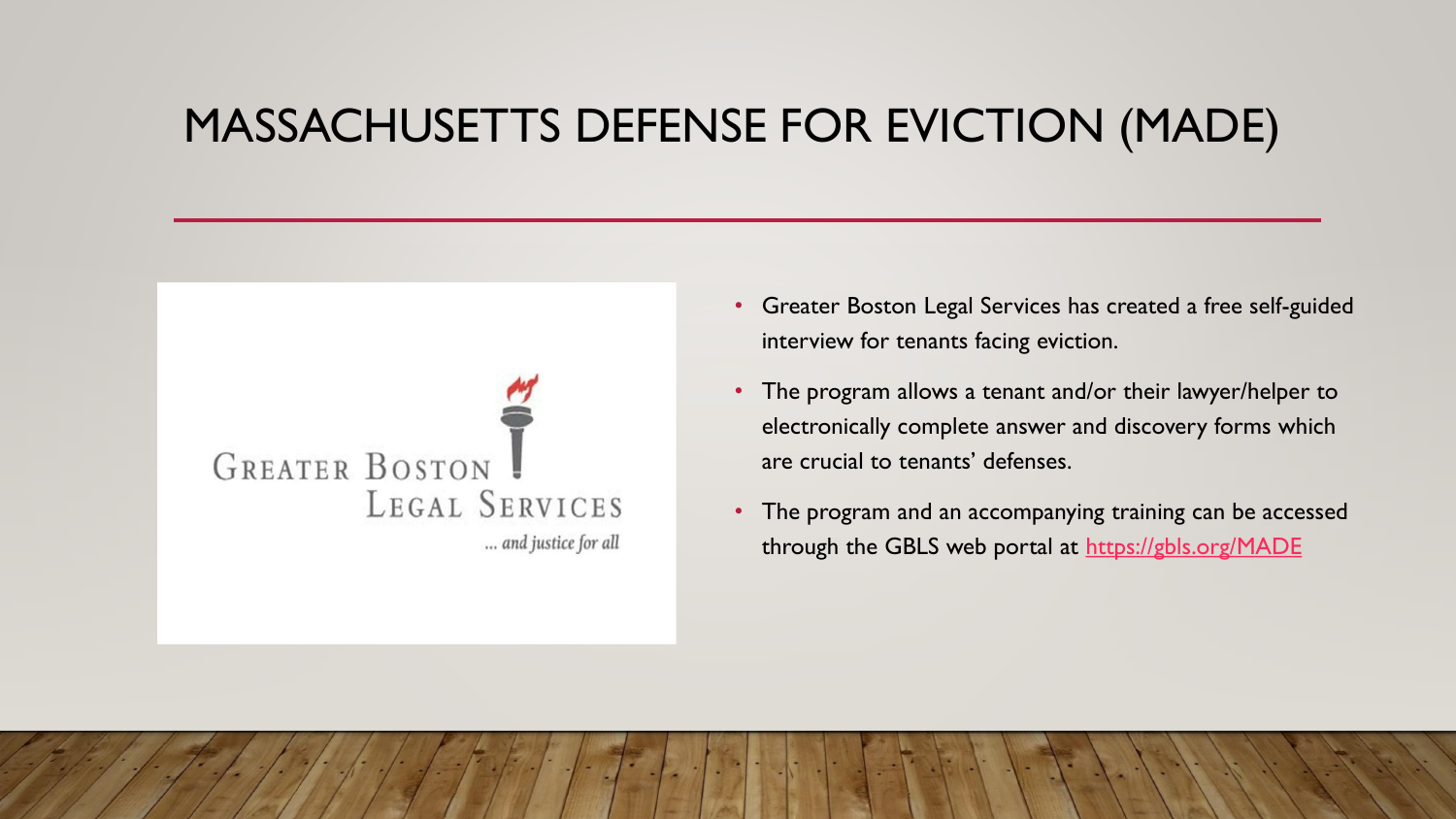### LEGAL REPRESENTATION



- The Commonwealth has invested significant resources to try to sustain tenancies during this pandemic. Eviction = unsafe housing, overcrowding, an increased demand for shelter; all of which exacerbate Covid-19 exposure.
- The Eviction Diversion Initiative includes funding for 22 teams of legal advocacy (each team consisting of at least two attorneys, two paralegals, and an intake worker) to staff court sessions across the Commonwealth.
- MWLS has had the equivalent of 2 FTE's for eviction defense. We have been assigned two teams (10 additional temporary attorneys and advocates) to handle the expected surge of eviction cases within our service area.